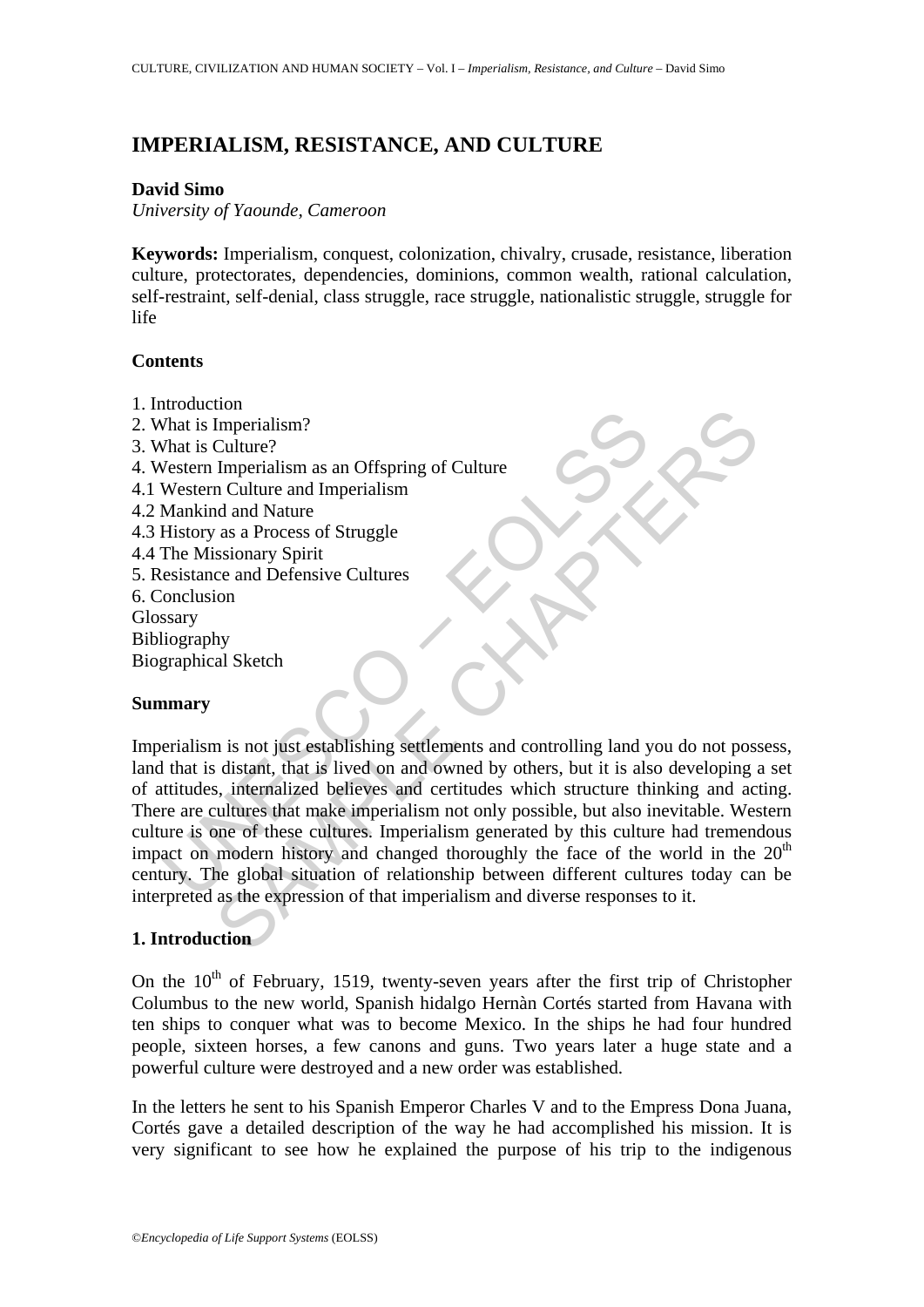population he found on the islands and the continent. He said exactly the same thing to all of them, namely, that he didn't come to do any harm to the people. On the contrary, he claimed to be rather interested in their well-being. That is why, so he argued, he wanted to teach them the holy Catholic faith and to make of them good subjects of their majesties, the Emperor and Empress of Spain. And he explained what it meant to be good subjects. They had to become vassals, to serve and obey their new sovereign.

What is remarkable is that Cortés seemed really surprised when the indigenes, instead of immediately cooperating with the invaders, resisted, ran away or attacked them. When, after a lot of pressure threats and fights, the indigenous people surrendered and joined Cortés' project, he described it as the reestablishing of normality. He considered himself simply an instrument of a transcendental will.

he beginning, Cortés possessed no knowledge of the culture he wude was therefore not motivated by any problem with that cult<br>tion of principle. He accepted it as perfectly normal for the India<br>reignty, their religion and c inning, Cortés possessed no knowledge of the culture he was discovering.<br>
In the refore not motivated by any problem with that culture. It was on<br>
principle. He accepted it as perfectly normal for the Indians to abandon<br>
I At the beginning, Cortés possessed no knowledge of the culture he was discovering. His attitude was therefore not motivated by any problem with that culture. It was only a question of principle. He accepted it as perfectly normal for the Indians to abandon their sovereignty, their religion and culture and become good subjects of the Spanish Emperor and Empress. After he had gained insight into the religious practices of the indigenous population and especially their human sacrifices and anthropophagous rituals, he found in them extra motivation for his missions. These practices were considered horrible, abominable, and satanic. As a result, they were to be fought and stopped by all means. So their temples were destroyed and their priests were pursued. It is very important to mention that, after Cortés had succeeded in stopping the horrible rituals - opening the chests of young men and girls to remove their hearts which were then offered to the Aztec gods - the real catastrophes for the indigenous population began. At the time when Cortés arrived in the highlands of Mexico, there were 25 million natives. When he died in 1547, only six million were left; and at the end of  $15<sup>th</sup>$ century there were just one million survivors. The rest had died of the epidemics that the Spaniards had brought with them, of ill treatment and of forced labor.

It is impressive to see how people would leave their own country, travel to a foreign territory and consider it normal and necessary to occupy it, transform the habits and the life of the indigenous people and force them to work for foreigners, without showing any compassion, although they claimed to be working for God and for humanitarian purposes.

The main motivation was, of course, greed, the desire to find gold and other valuable objects. The expeditions were conceived from the beginning as a razzia, with the intention of forcing their way into foreign territories and seizing anything valuable which could be found.

But greed alone cannot explain the conquest and the colonization of a whole continent. This required a set of unquestioned attitudes, beliefs and certitude. These factors structured and formed the basis of thought and action. We call them culture. There are cultures that make imperialistic adventures not only possible, but also inevitable.

Biographers of Cortés have said of him that he was deeply influenced by the spirit of chivalry and the ideology of the crusade. His education and his studies were influenced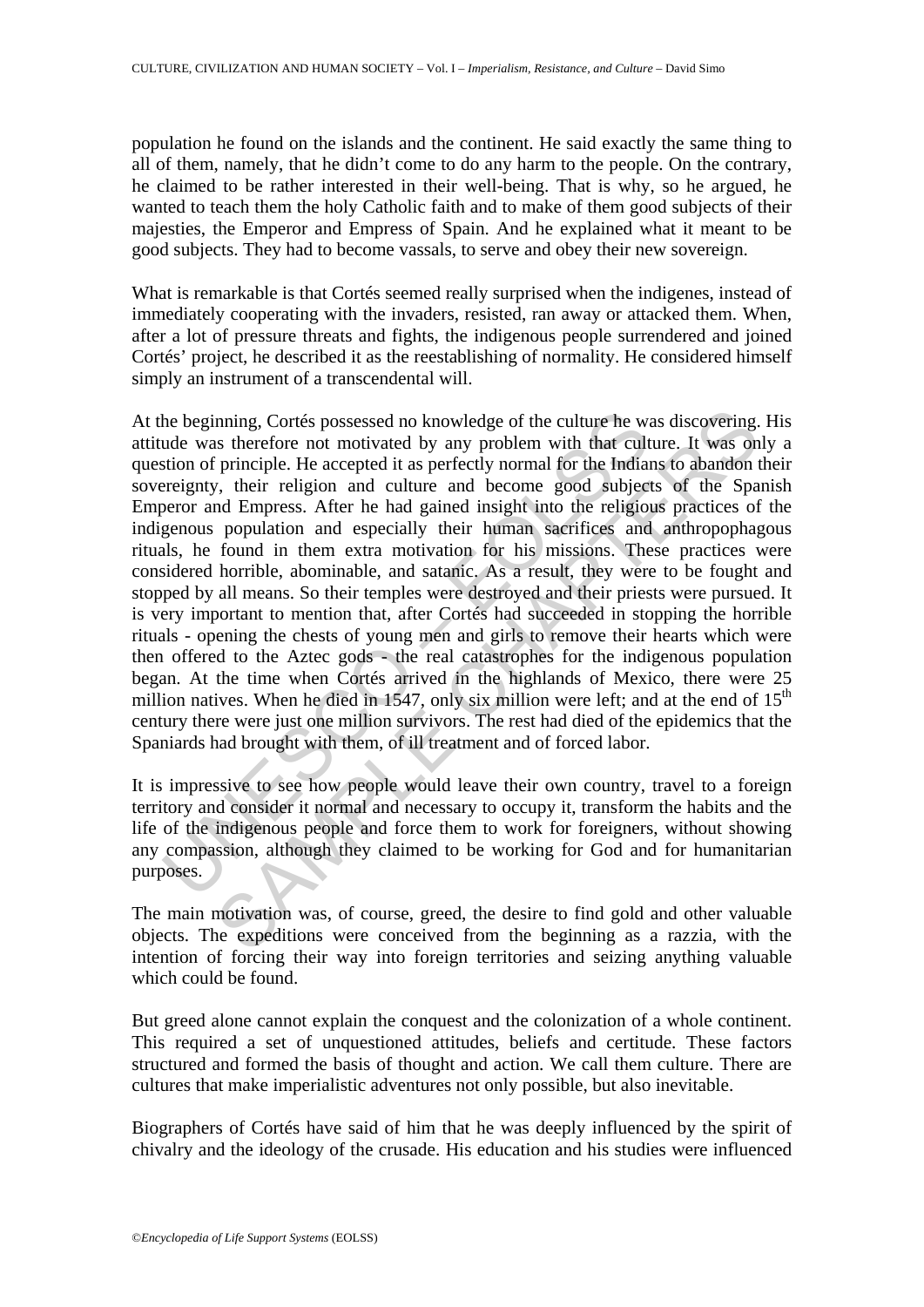by medieval culture, the bible and the novels of chivalry. He also mastered the spirit and the workings of the Spanish system. That is why his conception of authority was based on justice and not on legality. In addition to these medieval principles, Cortés was influenced by humanistic ideals, characterized by the desire to acquire knowledge, to discover the unknown and to experiment. But he remained deeply rooted in a conception of the universe governed by the will of God, who was the God of the Spaniards, but the Spaniards wanted him to become the God of all people, a God who did not tolerate any competition. Cortés was the product of these principles that constituted a culture, and the conquista, that is, the conquest of Mexico by Spain was the result of that culture. Such a culture produced, and still produces in the dominated territories, specific cultural practices and reactions to these practices which take different forms we call defensive, resistance, liberation culture and so on. We will deal here with all these processes. But let us first clarify the notion of imperialism.

### **2. What is Imperialism?**

The term imperialism can be used as a political category to name any attempt to gain influence or a dominant position in any field of international relations: political, economical, cultural, etc. In this sense, it is usually given a negative significance, in order to criticize such an attempt. It is therefore used as a polemical weapon by the victims. In this sense nobody or no nation would consider himself or itself an agent of imperialism. But this does not mean that in this case it is solely a subjective category. It is possible to find evidence of inequality and asymmetry in the relationship between states or groups of states.

**That is Imperialism?**<br>
term imperialism can be used as a political category to name a<br>
tenne or a dominant position in any field of international r<br>
nomical, cultural, etc. In this sense, it is usually given a negatir<br>
t **Imperialism?**<br> **Imperialism?**<br> **Imperialism?**<br> **Imperialism can be used as a political category to name any attempt to**<br>
or a dominant position in any field of international relations: polit<br>
1, cultural, etc. In this se The term imperialism is also used as a historical category. There have always been empires throughout the whole world, and not only Europe, Africa, Asia and America had their empires. But in historiography the term imperialism is usually used to describe major periods in world history: the expansion of European domination in overseas territories in the  $16<sup>th</sup>$  century, leading to the colonization of America and South Africa, on the one hand, and modern imperialism, which started at the end of the  $19<sup>th</sup>$  century, on the other hand. Many historians prefer to consider only the latter as imperialism in the real sense of the word. There are surely differences between the two periods of European expansion. One of the main differences is the fact that imperialism at the end of the 19<sup>th</sup> century takes place in a European context, where political problems and other matters are not discussed only in cabinets, closed clubs and small groups, but also publicly through newspapers, books, conferences etc. For ideas to become real forces that shape historical evolution, they have to be popular, that means supported by many people. So was imperialism in that era: a popular movement. The popularity of imperialism resulted from the attitude and convictions of masses of people, who in turn it influenced. In this case imperialism is not just a matter of establishing settlements and controlling land you do not possess, land that is distant, that is lived on and owned by others, but it also involves developing an imperial actuality at the heart of metropolitan life, creating ideologies, spreading information influenced by and legitimizing this actuality. In both phases of European imperialism, there was culture of imperialism, but in the second phase, which is called the age of imperialism, such a culture was much more popular.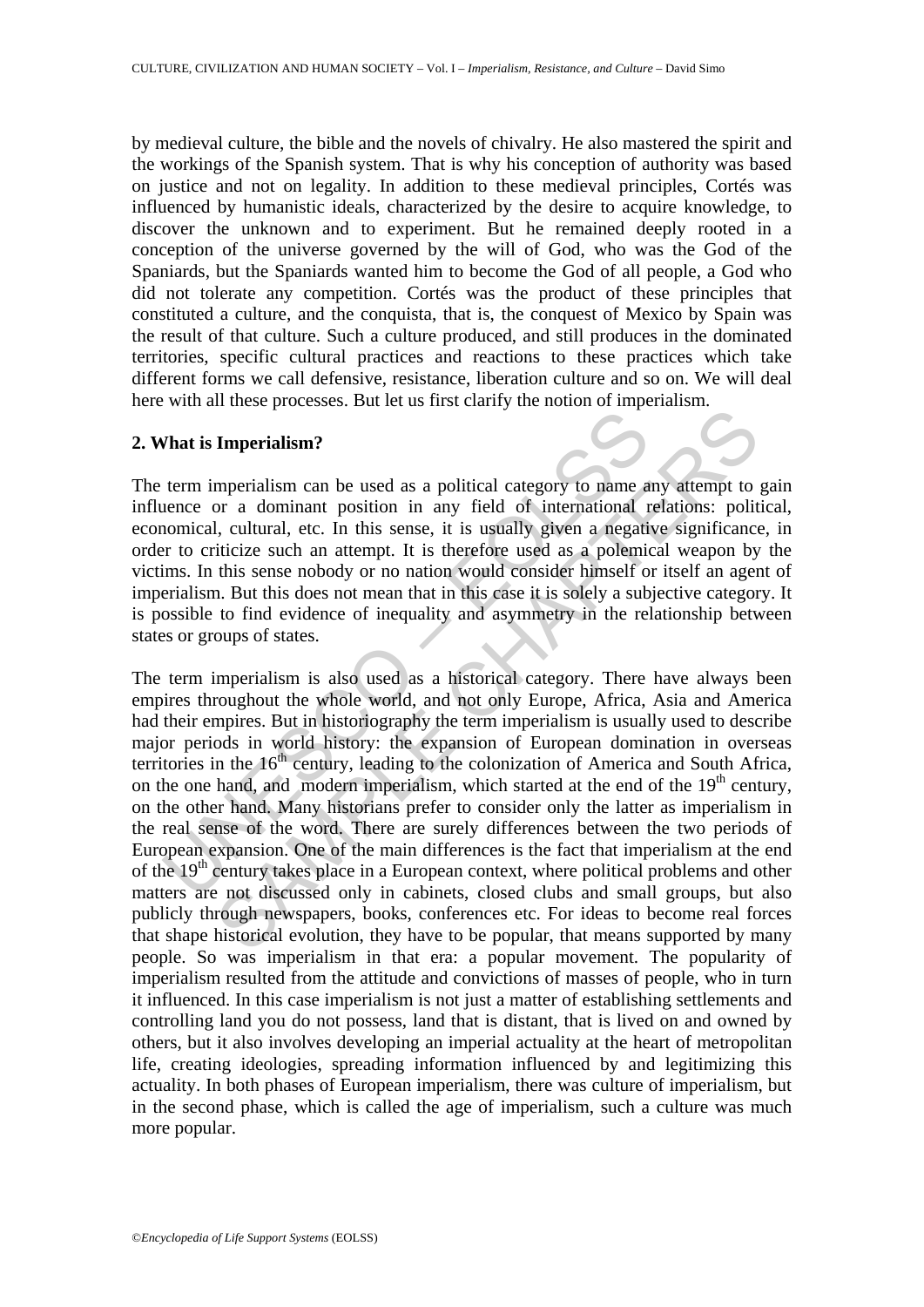#### **3. What is Culture?**

The term culture needs to be clarified before being used. At least three definitions of culture are possible. Culture can be used to mean the totality of a society with all its manifestations. Culture means in this sense a set of principles that give all the manifestations of the society a certain unity or a special identity. Culture in this sense can only be intellectually reconstructed through observation and analysis of its expressions. Culture can also be used in a restricted sense to mean the symbolic and cognitive models of the interpretation of the world. It can therefore be found in special discursive practices, in texts, in categories, in pictures. It is the way people see themselves, their relationship to others and to nature. Culture is here a more or less clearly formulated set of values, symbols and categories that affect or structure thinking, feeling and action. Most of the time, in contact with foreign groups, culture tends to be associated with the nation, with the state or with the race and it is used aggressively to differentiate "us" from "them". It becomes an instrument of affirmation of one's identity, of legitimizing ideological battles. We shall show how culture in this sense is used as the foundation and organizing principle of domination, and how it is used to resist or to overcome domination.

ociated with the nation, with the state or with the race and it is us<br>remtiate "us" from "them". It becomes an instrument of aff<br>tity, of legitimizing ideological battles. We shall show how cult<br>as the foundation and organ with the nation, with the state or with the race and it is used aggressive<br>le "us" from "them". It becomes an instrument of affirmation of o<br>legitimizing ideological battles. We shall show how culture in this sense<br>is leg There is a third sense given to the word culture. It becomes a concept which includes only refining and elevating elements of the cognitive and symbolic order. It includes only the highest ideals that have been created and expressed throughout the ages and throughout the world. And it can not have anything to do with aggression, mercantilism, and brutality. On the contrary, it is divorced from the economic social and political realm and helps to palliate or to transcend everyday life. Culture in this sense is opposed to civilization that is the process of transformation of the world.

Does such a territory where only innocence and concern for humanity prevail really exist? Edward Said has shown how even venerated works of supposedly pure aesthetic expression participate in the brutal reality of imperialism or is used by it.

We shall be using the term culture mostly in its second meaning, that is, in the category of self-definition and self-affirmation. With regard to the archeological or analytical dimension of culture, the first definition will also be taken into account. (see *Foundations and characteristics of culture*)

## **4. Western Imperialism as an Offspring of Culture**

What sorts of culture generate imperialism? It has been said that every culture is imperialistic. Cultures generally considers themselves as an absolute reference, as the best way to give life an adequate framework and meaningful aspirations. Each culture usually regards itself as superior to others. But this is not sufficient to make it become an imperialistic culture. If, in addition to the consciousness of its superiority, a culture also considers itself as best for other people and begins imposing itself on others, it becomes imperialistic. In this sense there have been many imperialistic cultures in the history of mankind on all continents. Even the Aztec culture that Cortés and his conquistadors destroyed was an imperialistic culture. The Aztec empire had a very flexible administrative and political structure with a certain degree of autonomy for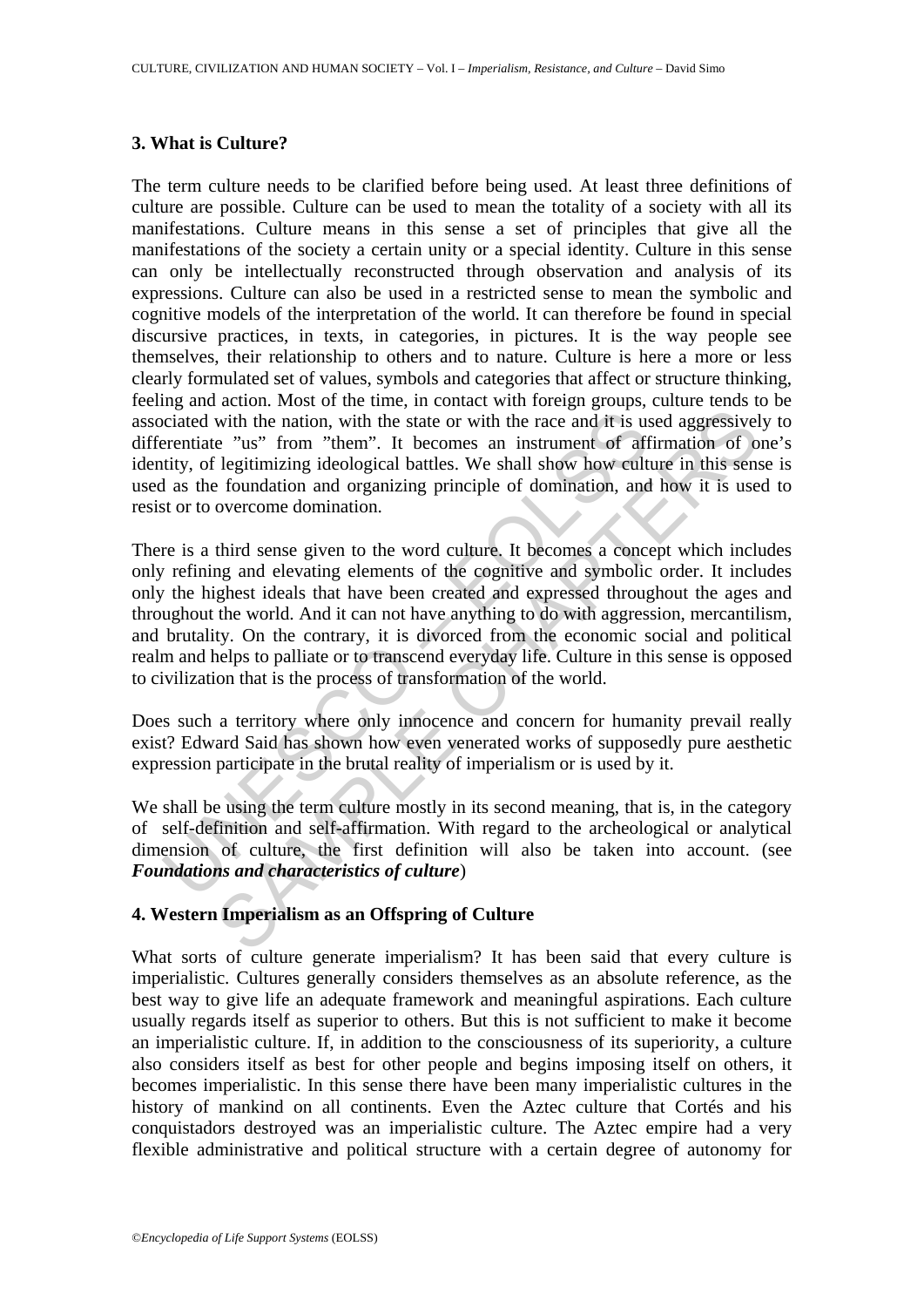some regions, but all groups had to adopt the Aztec God uitziloprochtli. This religion was the cause as well as the expression and the instrument of domination over a mosaic of groups which accepted this imperialism only under force or fear of repression. But at the same time, Aztec culture had other patterns which made it open to otherness. Even if they considered themselves superior to other cultures of the region, they had a myth of the other, a global explanation of their culture, history and future which recognized the existence of a more powerful and legitimate group than theirs.

This myth was one of the causes of their defeat, because some of the Aztecs believed, at least at the beginning of the encounter with the invaders, that the Spanish conquistadors were those people who had the power and the legitimacy to dominate them. From this example, it might be clear, that cultures can have a double hierarchical conception of their relationship with others. A conception that elevates them over some groups, and another that subordinates them to other groups. Both conceptions can only conceive of the relationship between peoples in terms of hierarchical categories.

# TO ACCESS ALL THE **13 PAGES** OF THIS CHAPTER, Visit: http://www.eolss.net/Eolss-sampleAllChapter.aspx

#### **Bibliography**

- - -

ADORNO, THEODOR and HORKHEIMER, MAX. (1973). Dialektik der Aufklärung, Fischer Verlag. Frankfurt am Main [seminal book on Enlightenment and dialectics in the tradition of Critical Theory].

ADU BOAHER, A. ed. (1990). General History of Africa. Vol. 7. Africa under Colonial Domination (1880- 1935). Berkeley, Paris and London: University of California Press. UNESCO [Africa's history].

The that subordinates them to other groups. Both conceptions carelationship between peoples in terms of hierarchical categories.<br>
TO ACCESS ALL THE 13 PAGES OF THIS CHA Visit: http://www.eolss.net/Eolss-sampleAllChapte<br>
Vi It subordinates them to other groups. Both conceptions can only geneeviship between peoples in terms of hierarchical categories.<br>
Ship between peoples in terms of hierarchical categories.<br>
Ship between peoples in terms of CORTEZ, HERNAN. (1987). La conquête du Mexique. Traduction de Désiré Charnay (1896). Introduction, notes et cartes de Busard Grumberg. Editions la découverte Paris [Account of the conquest of Mexico by Cortez].

DAVIDSON, BASIL. (1978). Africa in Modern History, the search for a new society, London [Africa and history].

FANON, FRANZ. (1961). Les Damnés de la terre. Edition François Mapero Paris [Account of colonial suppression].

GOLLWITZER, HEINZ. (1982) Geschichte des Weltpolitischen Denkens. Vol. II. Vandenhoeck and Ruprecht Göttingen. [History of political thought].

MOMMSEN, WOLFGANG. (1969). Das Zeitalter des Imperialismus. Fischer Weltgeschichte. Frankfort. [Overview of imperialism].

SAID, EDWARD. (1994). Culture and Imperialism. Vintage Books New York. [Seminal book on the relationship between culture and imperialism].